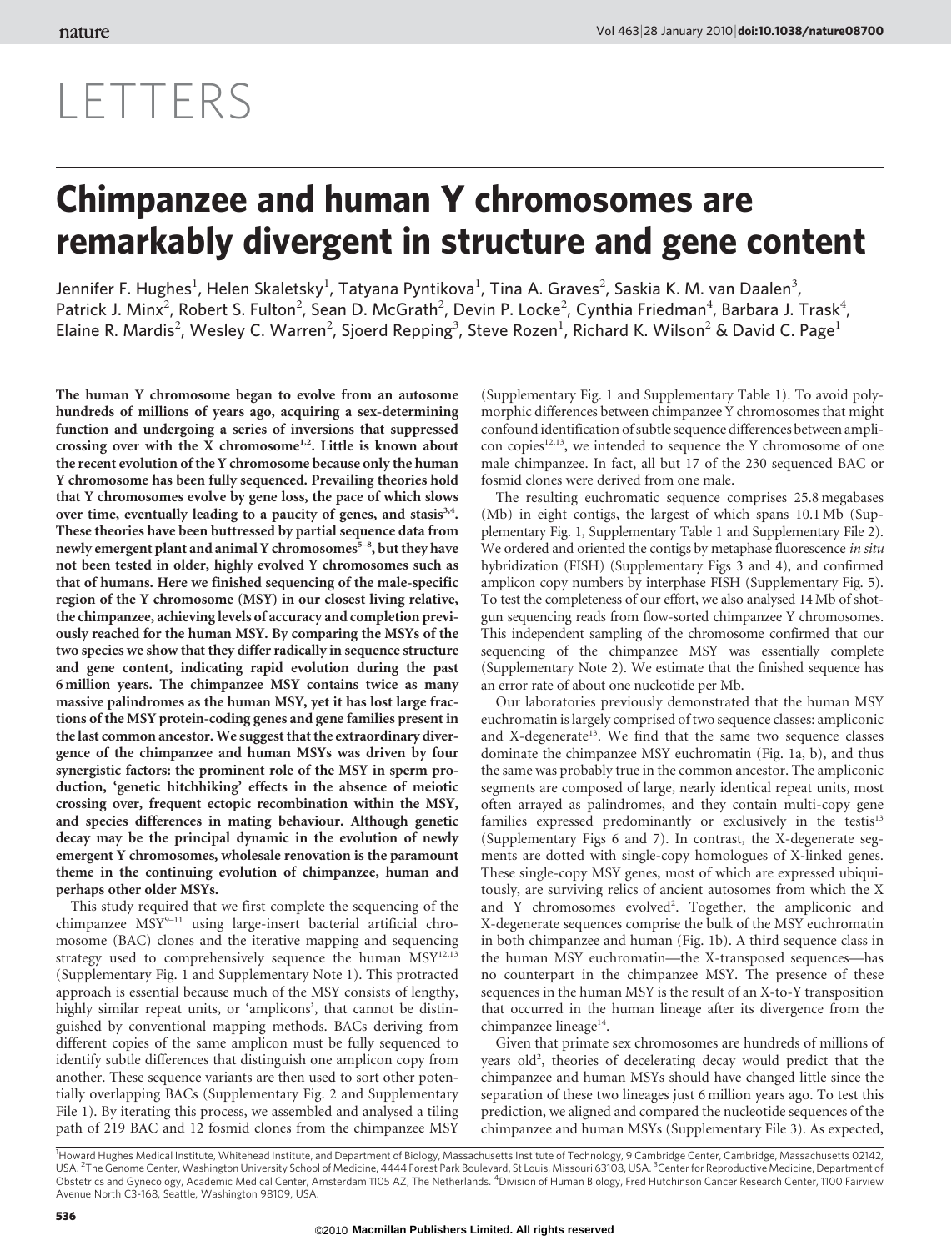

Figure 1 | Comparison of chimpanzee and human Y chromosomes. a, Schematic representations of chromosomes. cen, centromere; Yp, short arm; Yq, long arm. For both chromosomes, the MSY is indicated. Six sequence classes are shown, four of which are MSY euchromatin. ('Other' denotes MSY single-copy sequences that are not X-degenerate or X-transposed.) Chromosomes are drawn to scale, with the exception of the large heterochromatic block on human Yq. b, Sizes (in Mb) of four MSY euchromatin sequence classes in chimpanzee and human. c, Percentages of ampliconic and X-degenerate sequences present on chimpanzee Y chromosome that are also present on human Y chromosome, and vice versa.

we found that the degree of similarity between orthologous chimpanzee and human MSY sequences (98.3% nucleotide identity) differs only modestly from that reported when comparing the rest of the chimpanzee and human genomes  $(98.8\%)^{15}$ . Surprisingly, however,  $>$ 30% of chimpanzee MSY sequence has no homologous, alignable counterpart in the human MSY, and vice versa (Supplementary Fig. 8 and Supplementary Note 3). In this respect, the MSY differs radically from the remainder of the genome, where  $\leq$ 2% of chimpanzee euchromatic sequence lacks a homologous, alignable counterpart in humans, and vice versa<sup>15</sup>. We conclude that, since the separation of the chimpanzee and human lineages, sequence gain and loss have been far more concentrated in the MSY than in the balance of the genome. Moreover, the MSY sequences retained in both lineages have been extraordinarily subject to rearrangement: whole-chromosome dot-plot comparison of chimpanzee and human MSYs shows marked differences in gross structure (Fig. 2 and Supplementary Fig. 9), which contrasts starkly with chromosome 21, the only other chromosome comprehensively mapped and



Figure 2 <sup>|</sup> Dot plots of DNA sequence identity between chimpanzee and human Y chromosomes and chromosomes 21. Each dot represents 100% chimpanzee–human identity within a 200-base-pair (bp) window. In the Y-chromosome plot, the human chromosome is oriented with short arm to top and long arm to bottom, and the chimpanzee chromosome is oriented with short arm to left and long arm to right. For chromosome 21, which is acrocentric, the plot represents only the long arm.

sequenced in both species<sup>16</sup>. Contrary to the decelerating decay theory, the chimpanzee and human MSYs differ markedly in sequence structure.

An interesting question is whether these evolutionary changes have involved the ampliconic and X-degenerate regions in equal measure. Previous models of Y-chromosome evolution treated the chromosome as a uniform, homogeneous substrate for evolutionary change<sup>1,3,4,17</sup>. In fact, the evolution of ampliconic sequences has outpaced that of X-degenerate sequences, and to such a degree that the ampliconic architecture of the common ancestor's MSY may be difficult to reconstruct even after an outgroupMSY has been sequenced. Comparing the chimpanzee and human MSY sequences, we find that the average length of uninterrupted, alignable segments in the ampliconic regions is only one-third of that in X-degenerate regions: 0.5 versus 1.5 Mb (Supplementary Fig. 10 and Supplementary Note 3). This reflects extensive rearrangement (Supplementary Figs 8 and 9) and rampant sequence gain and loss in the ampliconic regions. About half of the chimpanzee ampliconic sequence has no homologous, alignable counterpart in the human MSY, and vice versa, compared to  $<$  10% of the X-degenerate sequence (Fig. 1c).

The molecular mechanisms that enabled this wholesale remodelling of ampliconic regions merit consideration. Although the chimpanzee and human MSYs do not normally participate in meiotic exchange with a partner chromosome, the mirroring of sequences in the ampliconic regions provides ample opportunity for ectopic homologous recombination within the MSY. This recombinational proclivity is well documented in the human MSY, where it has repeatedly given rise to large-scale structural polymorphisms during the past 100,000 years of human history<sup>18</sup> as well as to Y-chromosomal anomalies that cause spermatogenic failure and sex reversal in current generations $12,19-21$ . We suggest that ectopic homologous recombination between MSY amplicons has similarly accelerated structural remodelling of the MSY in the chimpanzee and human lineages during the past 6 million years.

The chimpanzee ampliconic regions are particularly massive (44% larger than in human; Fig. 1b) and architecturally ornate, with 19 palindromes (compared to eight in human) and elaborate mirroring of nucleotide sequences between the short and long arms of the chromosome, a feature not found in the human MSY (Fig. 3 and Supplementary Fig. 11). Of the 19 chimpanzee palindromes, only 7 are also found in the human MSY; the other 12 are chimpanzeespecific. Unlike the human MSY, nearly all of the chimpanzee MSY palindromes exist in multiple copies (Supplementary Fig. 11), so that each palindrome arm has potential partners for both intra- and interpalindrome gene conversion (non-reciprocal transfer)<sup>22</sup>. This may help explain why arm-to-arm nucleotide sequence divergence in some chimpanzee MSY palindromes (as much as 0.5%; Supplementary Figs 12 and 13) is more pronounced than in human MSY palindromes  $(<0.06\%)^{13}$ .

Gene conversion may also account for the relatively low density of retrotransposable elements in ampliconic regions. In the chimpanzee and human MSYs, retrotransposon content is markedly lower in ampliconic than in X-degenerate regions—41% versus 63% in both species ( $P < 0.000001$ , Z-test; Supplementary Fig. 1i and Supplementary Table 2). Although it is possible that retrotransposons preferentially integrate in X-degenerate sequences, this seems unlikely given the similarity in  $C+G$  content and gene density in ampliconic and X-degenerate regions (Supplementary Table 2 and Supplementary Fig. 1h). An alternative explanation is that gene conversion between amplicon copies removes retrotransposons, especially recently integrated ones. Tellingly, an endogenous retrovirus that colonized the chimpanzee genome after the chimpanzee–human split<sup>23</sup> is present in 23 copies in the chimpanzee MSY, but only two of these copies are located in ampliconic regions (14.7 Mb), whereas 21 copies are located in X-degenerate regions (8.6 Mb;  $P \le 0.000001$ , chi-square test; Supplementary Fig. 14). These findings offer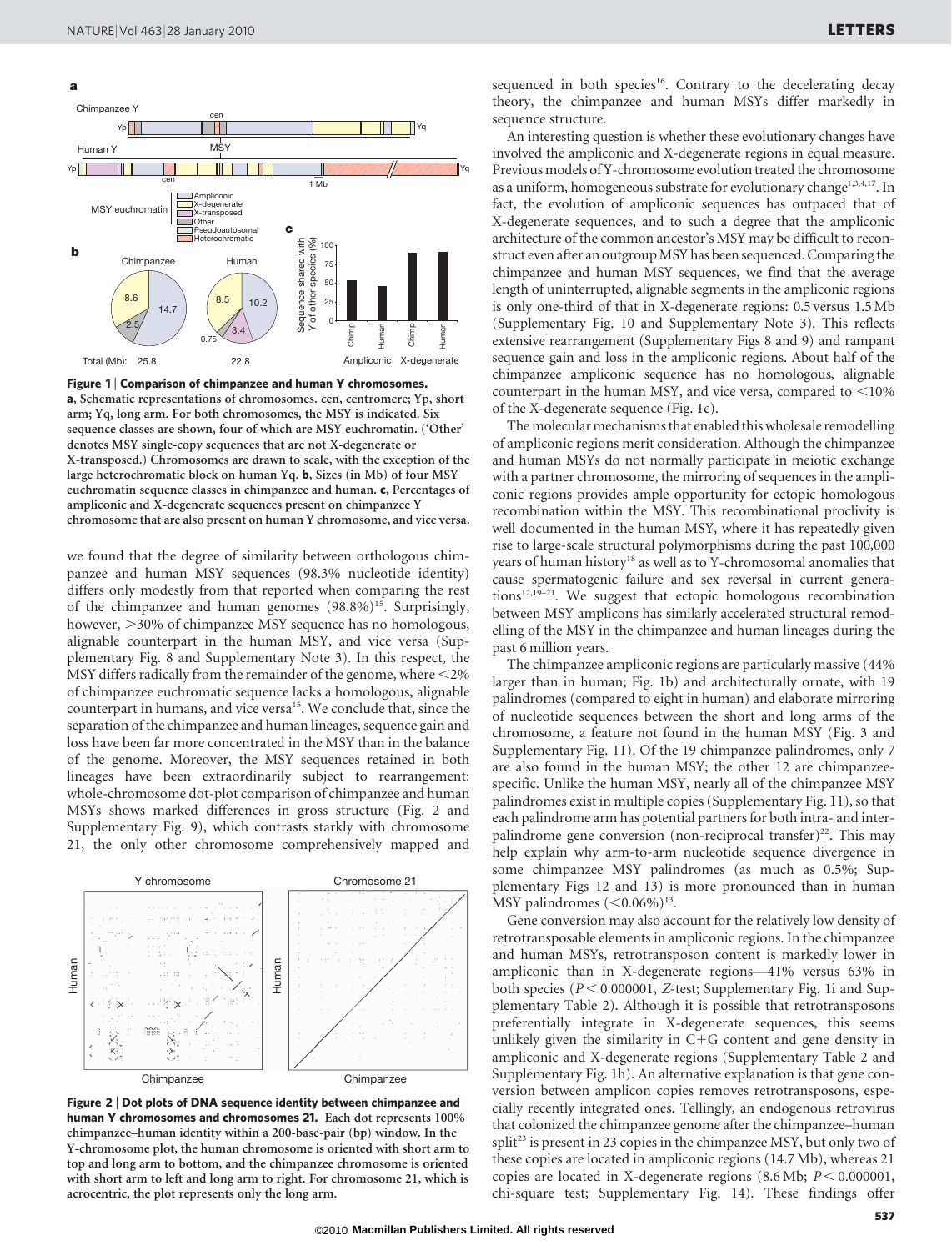

Figure 3 <sup>|</sup> Triangular dot plots of DNA sequence identities within euchromatic MSY of chimpanzee and human. Each dot represents 100% intra-chromosomal identity within a 200-bp window. Red dots represent matches between heterochromatic sequences. Direct repeats appear as horizontal lines, inverted repeats as vertical lines, and palindromes as vertical lines that nearly intersect the baseline. Insets indicate that each large triangular plot contains two smaller triangles (one revealing sequence identities within Yp and one revealing identities within Yq) and a rectangle (revealing sequence identities between Yp and Yq). Immediately below the plots are schematic representations of chromosomes. Triangles below chromosome schematics denote sizes and locations of palindromes. Gaps between opposed triangles represent the non-duplicated spacers between palindrome arms.

counterpoint to models of unchecked retrotransposon integration as a driving force in Y-chromosome evolution<sup>17,24</sup>.

Despite the elaborate structure of the chimpanzee MSY, its gene repertoire is considerably smaller and simpler than that of the human MSY (Table 1) as a result of gene loss in the chimpanzee lineage and gene acquisition in the human lineage. For example, we previously discovered that the chimpanzee X-degenerate regions had lost 4 out of 16 genes through inactivating mutations, whereas the human X-degenerate regions had not lost any genes since the time of the last common ancestor<sup>9</sup>. We also reported that two X-transposed genes in the human MSY had been acquired since the time of the last common ancestor $13$ .

To investigate whether the gene content of the ampliconic regions differs in chimpanzee and human, we searched the chimpanzee MSY sequence for homologues of all known human ampliconic genes, and we assessed their open reading frames, splice sites, and transcriptional activity electronically and experimentally (Supplementary Tables 3–5 and Supplementary Fig. 7). In addition, we searched for new chimpanzee ampliconic genes using a combination of electronic prediction and shotgun sequencing  $(>38$  Mb total) of chimpanzee testis complementary DNA. We found no new chimpanzee ampliconic genes. We did discover that, within the ampliconic regions, three out of nine multi-copy, testis-expressed gene families present in human have been mutationally disabled or are simply absent in chimpanzee (Table 1). For example, the chimpanzee MSY contains five loci homologous to the human XKRY gene family, but all five copies share a frameshift mutation that severely truncates the open reading frame and predicted protein (Supplementary Table 3). We

| Sequence class | Gene         | <b>Human</b> | Chimpanzee | Numbers of intact copies Difference (human $-$ chimp) |  |  |
|----------------|--------------|--------------|------------|-------------------------------------------------------|--|--|
| X-degenerate   | <b>AMELY</b> |              |            |                                                       |  |  |
|                | CY orf15A    |              |            |                                                       |  |  |

Table 1 <sup>|</sup> Genes and gene families in chimpanzee and human Y chromosomes

| X-degenerate                                       | AMELY<br>CYorf15A<br>CYorf15B<br>DDX3Y<br>EIF1AY<br><b>KDM5D</b><br>NLGN4Y<br>PRKY<br>RPS4Y1<br>RPS4Y2<br>SRY<br>TBL1Y<br>TMSB4Y<br>USP9Y<br><b>UTY</b><br>ZFY<br>Total | 1<br>$\mathbf{1}$<br>$\mathbf{1}$<br>$\mathbf{1}$<br>$\mathbf{1}$<br>$\mathbf{1}$<br>$\mathbf{1}$<br>$\mathbf{1}$<br>$\overline{1}$<br>$\mathbf{1}$<br>$\mathbf{1}$<br>$\mathbf{1}$<br>$\mathbf{1}$<br>$\mathbf{1}$<br>$\mathbf{1}$<br>$\mathbf{1}$<br>16 | 1<br>$\mathbf{1}$<br>$\overline{\phantom{0}}$<br>$\mathbf{1}$<br>$\mathbf{1}$<br>$\mathbf{1}$<br>$\mathbf{1}$<br>$\mathbf{1}$<br>$\mathbf{1}$<br>$\mathbf{1}$<br>$\mathbf{1}$<br>-<br>-<br>-<br>$\mathbf{1}$<br>$\mathbf{1}$<br>12 | $\overline{\phantom{0}}$<br>-<br>$\mathbf 1$<br>$\overline{a}$<br>$\overline{\phantom{0}}$<br>٠<br>$\mathbf{1}$<br>$\mathbf{1}$<br>$\mathbf{1}$<br>$\overline{\phantom{0}}$<br>$\overline{a}$<br>$\overline{4}$ |
|----------------------------------------------------|-------------------------------------------------------------------------------------------------------------------------------------------------------------------------|-----------------------------------------------------------------------------------------------------------------------------------------------------------------------------------------------------------------------------------------------------------|------------------------------------------------------------------------------------------------------------------------------------------------------------------------------------------------------------------------------------|-----------------------------------------------------------------------------------------------------------------------------------------------------------------------------------------------------------------|
| Ampliconic                                         | BPY2<br>CDY<br>DAZ<br><b>HSFY</b><br>PRY<br>RBMY<br><b>TSPY</b><br><b>VCY</b><br><b>XKRY</b><br>Total                                                                   | 3<br>4<br>4<br>$\overline{2}$<br>$\overline{2}$<br>6<br>$~1$ – 35<br>2<br>$\overline{2}$<br>60                                                                                                                                                            | $\overline{2}$<br>5<br>4<br>$\overline{\phantom{0}}$<br>6<br>6<br>$\overline{2}$<br>$\overline{\phantom{0}}$<br>25                                                                                                                 | $\mathbf{1}$<br>$-1$<br>2<br>$\overline{2}$<br>$\overline{\phantom{0}}$<br>29<br>$\overline{\phantom{0}}$<br>$\overline{2}$<br>35                                                                               |
| X-transposed                                       | TGIF2LY<br>PCDH11Y                                                                                                                                                      | $\mathbf{1}$<br>$\mathbf{1}$                                                                                                                                                                                                                              | -                                                                                                                                                                                                                                  | $\mathbf{1}$<br>$\mathbf{1}$                                                                                                                                                                                    |
| Grand total (genes)<br>Grand total (gene families) |                                                                                                                                                                         | 78<br>27                                                                                                                                                                                                                                                  | 37<br>18                                                                                                                                                                                                                           | 41 (53%)<br>7 (33%)                                                                                                                                                                                             |

confirmed the presence of this disabling mutation in five other chimpanzees and two bonobos, close relatives of common chimpanzees (data not shown). Similarly, the HSFY and PRY gene families are well represented in the human MSY but absent from the chimpanzee MSY. Although it is unclear whether the PRY family was gained in the human lineage or lost in the chimpanzee lineage, the presence of HSFY in the  $cat^{25}$ , rhesus macaque and bull MSYs (H.S., personal communication) leads us to conclude that this gene family was deleted outright in the chimpanzee lineage.

In aggregate, the consequence of gene loss and gain in the chimpanzee and human lineages, respectively, is that the chimpanzee MSY contains only two-thirds as many distinct genes or gene families as the human MSY, and only half as many protein-coding transcription units (Table 1). In contrast, in the remainder of the genome, comparison of chimpanzee draft sequence with human reference sequence suggests that the gene content of the two species differs by  $\langle 1\% \rangle$  (ref. 15). Indeed, at 6 million years of separation, the difference in MSY gene content in chimpanzee and human is more comparable to the difference in autosomal gene content in chicken and human, at 310 million years of separation $26$ .

We have conducted the first, to our knowledge, comprehensive comparison of Y chromosomes from two species, providing empirical insight into Y-chromosome evolution and a test of decelerating-decay theories. These theories elegantly account for the degeneration observed in neo-Y chromosomes recently evolved from autosomes<sup>3-8</sup>. However, they did not predict and cannot account for the rapid divergence of the older, highly evolved chimpanzee and human MSYs described here. Instead, remodelling and regeneration have dominated chimpanzee and human MSY evolution during the past 6 million years. We suggest that this renovation, involving both architecture and genetic repertoire, was propelled by a combination of factors acting in synergy. Three of these factors distinguished the evolving hominid MSY from the bulk of the genome: (1) the highly disproportionate role of MSY genes—especially ampliconic gene families—in sperm production<sup>13</sup>,  $(2)$  the brisk kinetics of ectopic